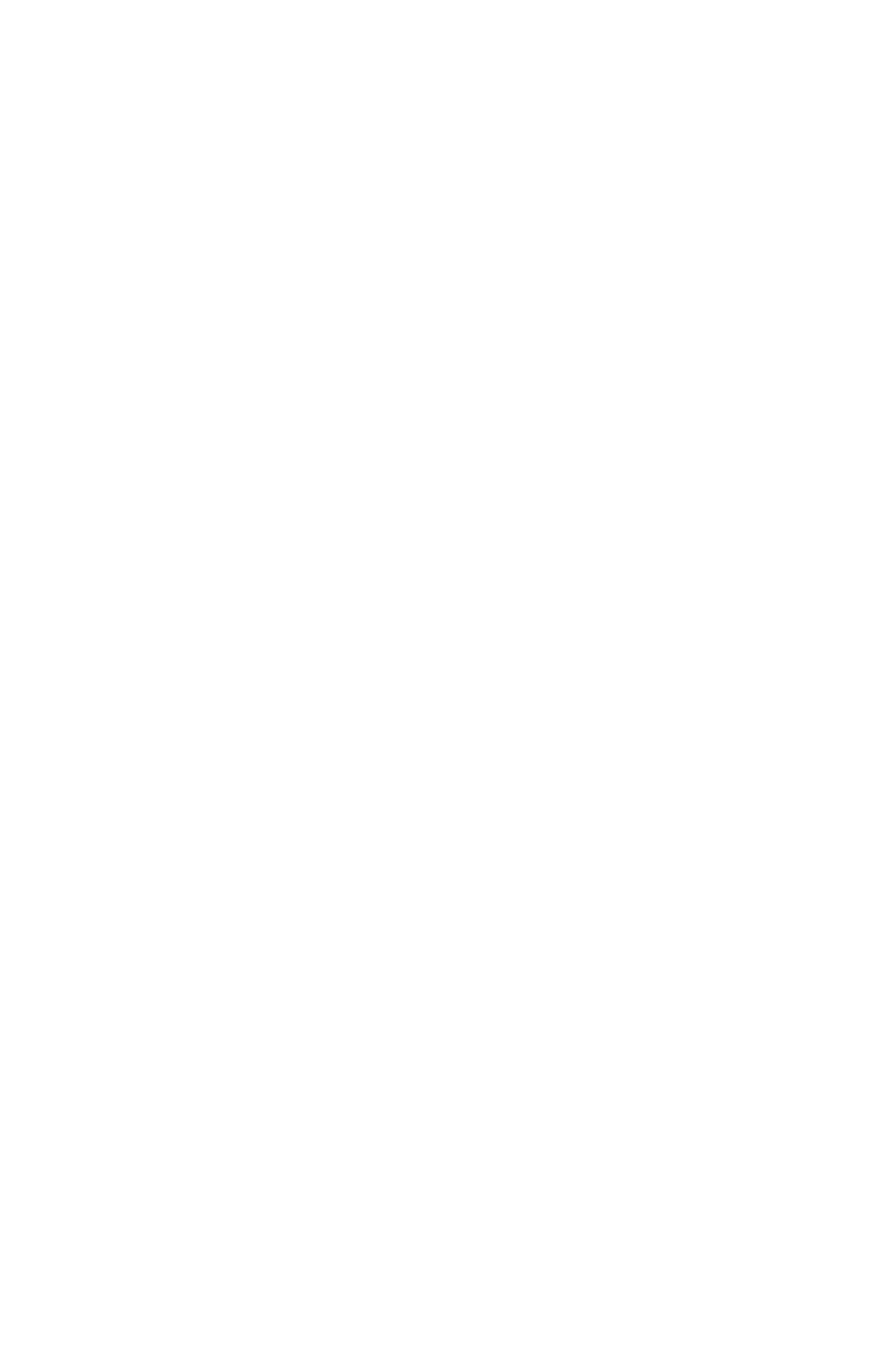## **47.2—Rock Bottom**

Well, yesterday it finally happened. I hit Rock bottom. I've seen it coming for some time, but yesterday it hit—and on a leap day no less! I don't want you to be too concerned because we've all hit—or will hit—this bottom. I'm talking of course about the dreaded age of 47.2 years.

According to a study from the US Bureau of Economic Research 47.2 is the unhappiest age of your life. And so I did that math and precisely yesterday was that day for me. The reasons for this social scientists say, are many: it's the time when you are likely sandwiched between aging parents while still raising your own children; you realize that you may be at the apex of your career; may never achieve lofts goals you may have set for yourself while at the same time your job responsibilities and demands may be higher than ever; and your body is beginning to let you down. Interestingly, this trend is basically the same across the nationality, and economic status.

The good news is that we start to become happier and happier. But until that time, the bottom is lousy. **We all know that the lows in life can really get us down.** It is worth lamenting. We're actually going to write a lament in a little bit, so I gave this a shot for my Rock Bottom.

### **Lament of Rock Bottom**

Look God! How my stomach churns because Father time is fast on my heels.

How my heart aches within me because I yearn for younger years. Speaking of ache God, my knees and shoulders are aching too, and my back is stiff. How my hair grows thinner and my waist grows thicker. And sleep, ach!

And…How other people have done wrong things such as look at me differently, underestimating my strength and mental acumen: ["That old guy knows nothing about today's real world" they say] And you let them off the hook!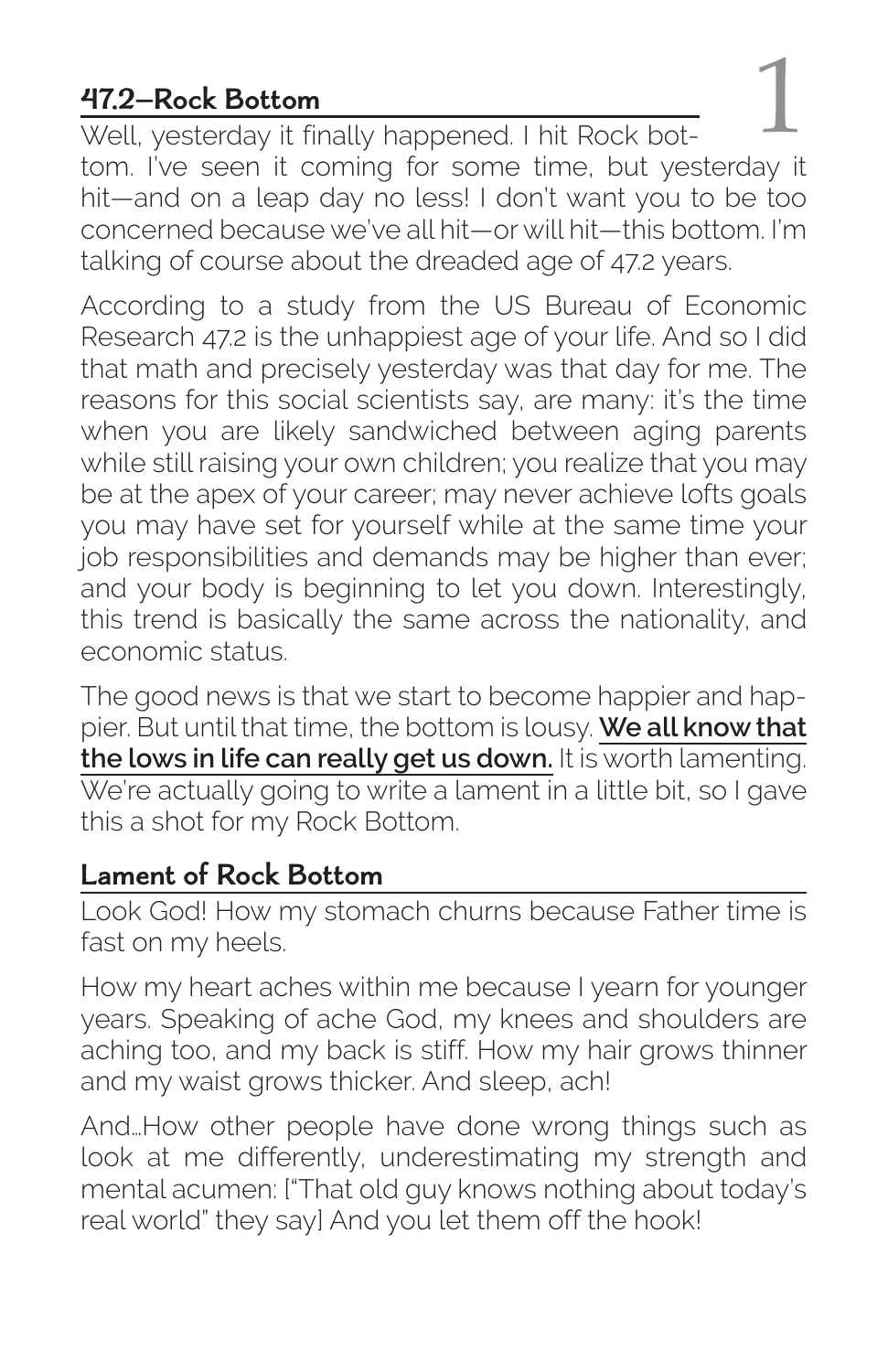2 God, I have turned from you and your ways by think-<br>ing I could do it all myself. Pretending I'm not tired, I don't ache, and that reoccurring fib: "oh sure, I have heard of that new social media app the tok tik and the snap face, and that computer program, and latest pop star. Oh sure"

I am so tired and weary because I don't want to have to adapt to yet another way of doing things.

I lack courage because I can feel pessimistic.

My other complaints are too many aches and pains to list here.

But, God, this is not the whole story, I recall these things that give me hope: so many shining lights who have walked this path before me so well. Teaching me that each season of life can be rich. That I have adapted before, and that I can again.

This reminds me of your love for me: that every age can be a great age. That the sun will rise again tomorrow on a bright new day. That your divine spark lives in all of us.

God, your steadfast love never ceases, Your mercies never come to an end, they are new every morning. Great is your faithfulness; may my faithfulness also be great.

#### **But there are some real things worth lamenting…**

I half-joke here, but we all know there are the very real things in life to lament. (Nigerian Churches burned, Coronavirus, Nursing homes, Gangbangers, Opioid death, Decrepit living conditions.)

Why God, why?! Why is this happening?

These are the newspaper headlines that make big news. There are also those things that are big in our lives. The stuff that keeps us up at night. The worries about a loved one's physical or mental health; our fears of what others may do to us. What may happen in the future, if not for us, then our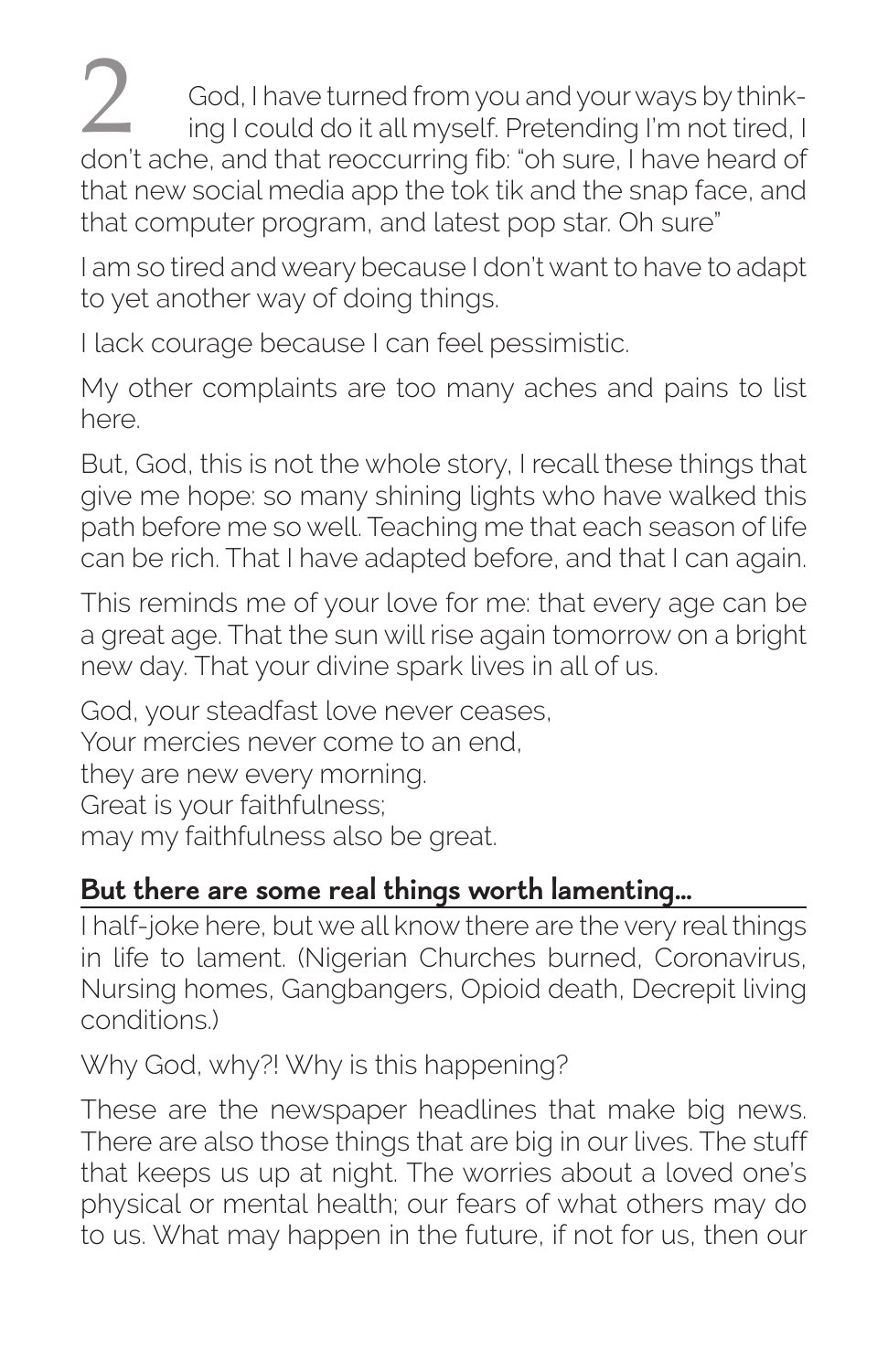children or grandchildren. Job concerns, fractured children or grandchildren. Job concerns, fractured<br>relationships, the list goes on and one.

But there is another way. A spiritual practice that we can put to work for us and draw us closer to God; Lament. If we want to connect with God—really connect with God—we have to share all of ourselves and our lives with God. Everything not just the gratitude and the good stuff (though we will talk about that in two weeks).

#### **Lament is uncomfortable**

There is a lot that is worth lamenting. But we hold back. I think there are some reasons why we hold back:

**Maybe we're uncomfortable with the raw emotion.** That this is how we may feel. And we just don't want to go there.

**We don't want to be complainers.** We don't want to wallow in grief or sadness or bad luck.

One important distinction between complaining and lamenting. *Lament* is meant to release deep emotion, memorialize it, and move on. Lament is a pathway to healing. *Complaining* can become a crippling habit; lament trusts in God and sets us free.

Even though we may be hesitant to lament, the Biblical tradition reflects its value. There is an entire book of the Bible called the Book of Lamentations. In this book, the writer weeps over the many miseries of the city, mourns the city's role in bringing about these miseries, but ends with hope for a brighter day and the return of God's people to the right ways of God.

# **Lamentations 1 & 3, excerpts**

*1.1How deserted lies the city, once so full of people! How like a widow is she, who once was great among the nations!*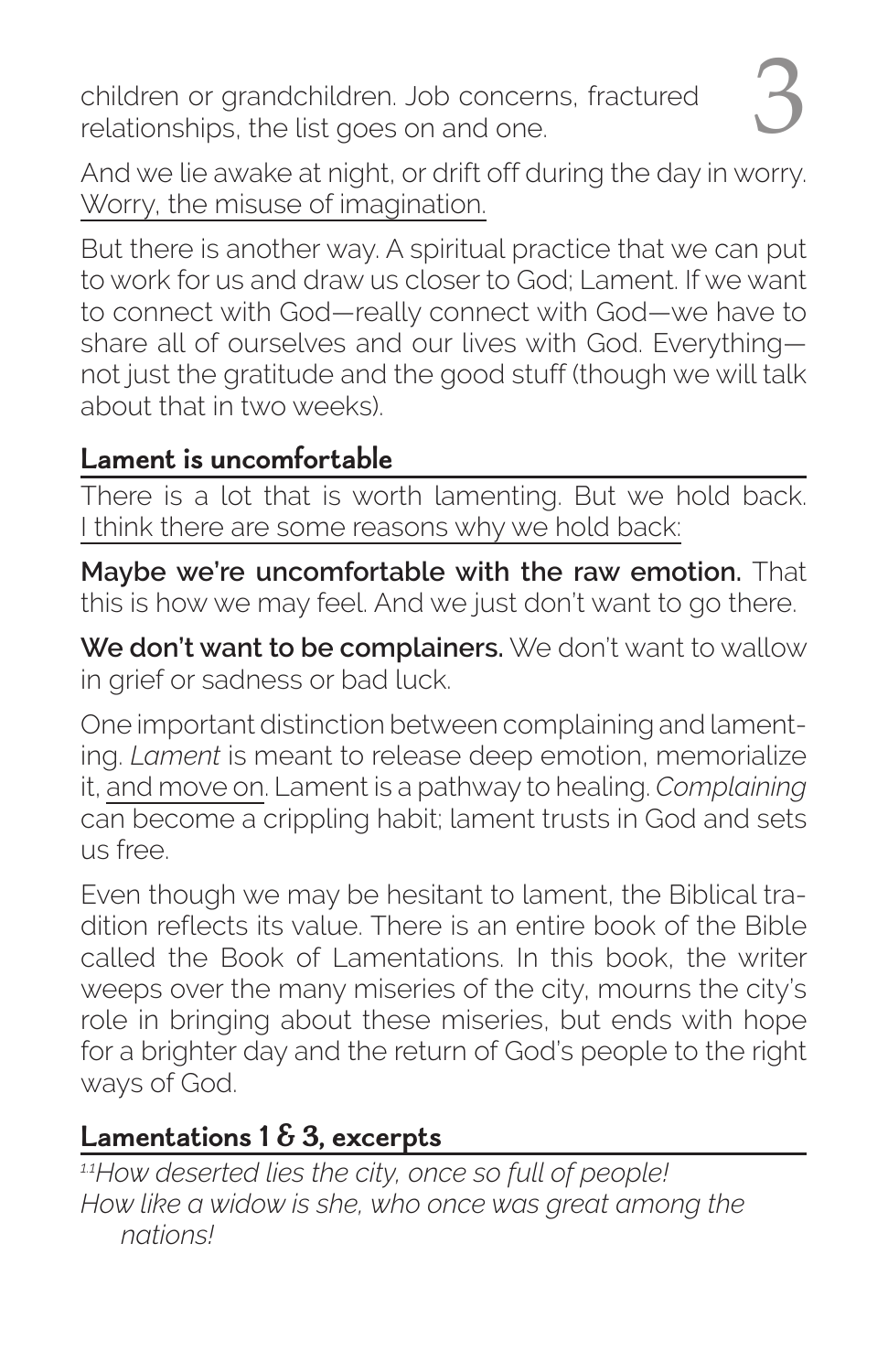4 *She who was queen among the provinces has now become a slave. 1.10How The enemy laid hands on all her treasures; she saw pagan nations enter her sanctuary… 11All her people groan as they search for bread; they barter their treasures for food to keep themselves alive. "Look, Lord, and consider, for I am despised." 16"This is why I weep and my eyes overflow with tears. No one is near to comfort me, no one to restore my spirit. My children are destitute because the enemy has prevailed." 3.22Because of the Lord's great love we are not consumed, for his compassions never fail. 23They are new every morning; great is your faithfulness. 24I say to myself, "The Lord is my portion; therefore I will wait for him." 25The Lord is good to those whose hope is in him, to the one who seeks him…*

Lament is not limited to one book of the Bible, it's found throughout. It's written of in the histories, the Prophets, in Wisdom literature (Job anyone?). Some scholars say that up to 70% of Psalms are lament Psalms, both communal and individual.

Laments cry out to God for help. Beckon God to come to the rescue from sadness, emptiness, and enemies. They confess to God that they we have turned from God's ways. And they express hope that there will be a brighter day with God.

Even Jesus turned to God in lament on the cross, echoing Psalm 22: "My God, my God, why have you forsaken me?" Exclaiming "Where are you God!?" may feel irreverent or disrespectful or a show of unfaithfulness. But even Jesus, shared his true feelings with God.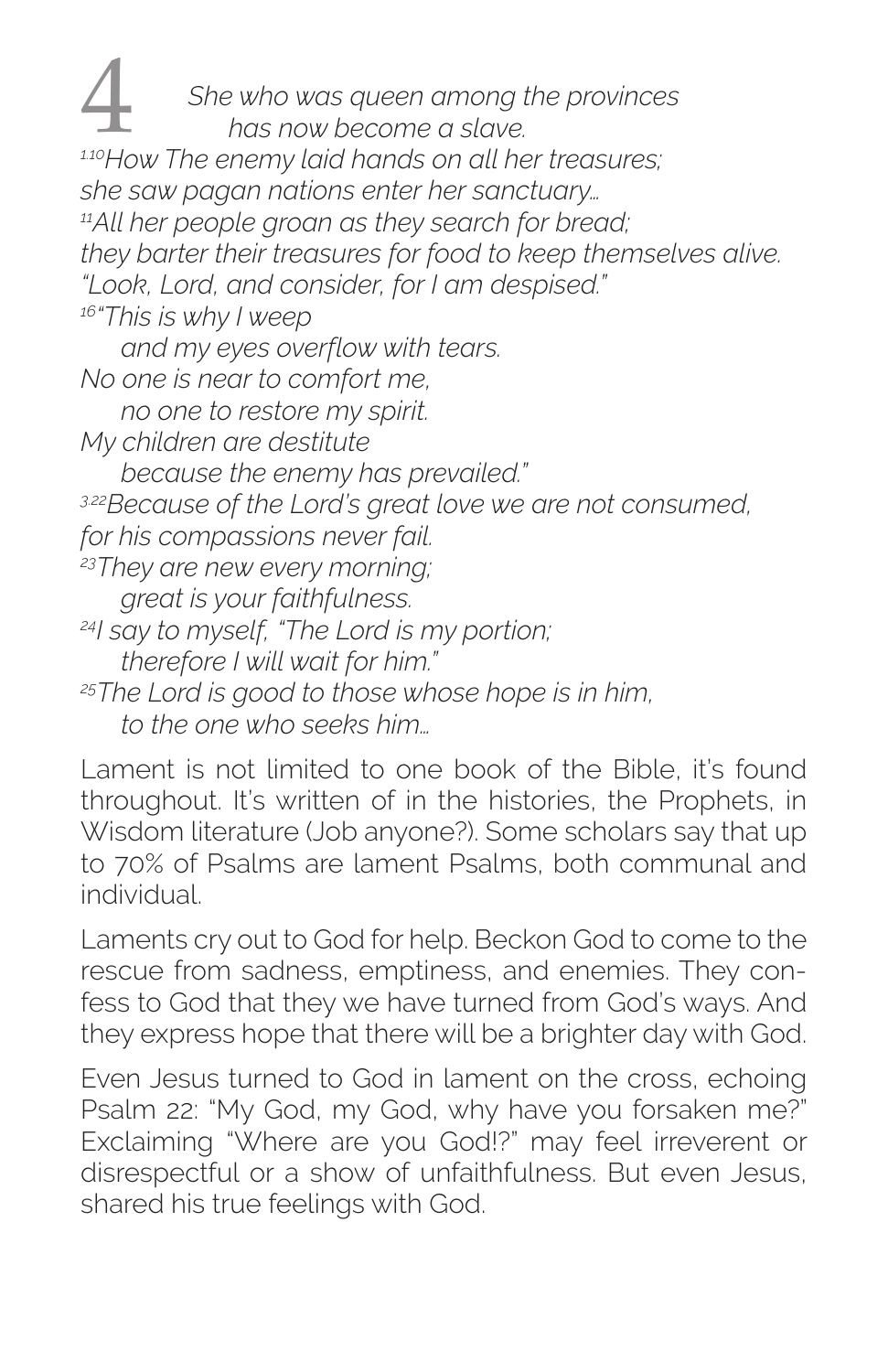Real faith is just that—Real. Real faith trusts God Real faith is just that—Real. Real faith trusts God<br>with our whole selves, even our doubts, fears and angers about the ugly parts of life.

#### **Lament is an act of faith.**

#### **Write your own lament**

In your bulletins are some worksheets for writing your own lament. It's also going to show on the screen for those of you at home.

#### **Benediction**

To lament is to be human and live the human experience.

It can be an expression of doubt; doubt that refuses to give in to hopelessness.

It is not a sign of weakness; it is a sign of faith.